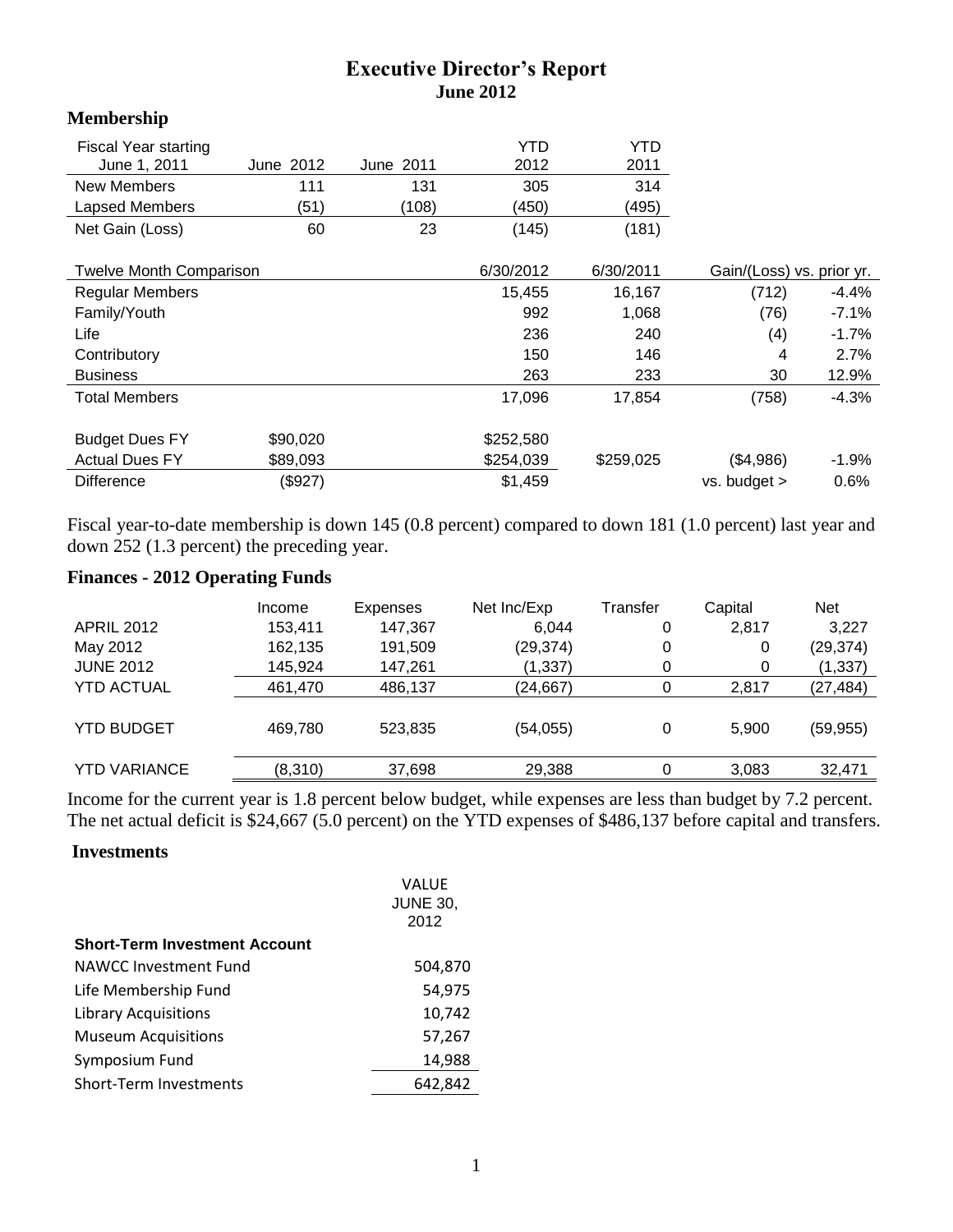### **Long-Term Investment Account**

| Heritage Fund                       | 142,092   |
|-------------------------------------|-----------|
| Museum Endowment Fund               | 335,828   |
| Museum & Library Investment Fund    | 694,286   |
| Library & Research Center Endowment | 97,186    |
| <b>School Endowment</b>             | 176,294   |
| <b>Pritchard Fund</b>               | 35,005    |
| Midwest Scholarship Fund            | 43,514    |
| Sub-total Long-Term Investments     | 1,524,205 |
|                                     |           |
| <b>Total Investments</b>            | 2.167.047 |

\*Consolidated Long-Term funds balance-Individual named account balances calculated.

The current values on investments reflect paper gains and losses due to market fluctuations. Because most of our fixed income investments are held to maturity, actual gains and losses will only occur at maturity or when an investment is sold.

### **Museum – Noel Poirier, Museum Director**

The Museum's admission revenue for June was \$5,756. Visitation for June was 1,454, including 63 NAWCC members (4.3 percent). NAWCC Store sales for June were \$3,566, although this figure does not include sales from the NAWCC National Convention, which were not fully processed until after July 1. June 2012's visitation was well above the month's average visitation for the last five years. The Museum redeemed 145 Turkey Hill Experience joint tickets this month, representing 13.8 percent of visitation for the month. The Turkey Hill joint ticket and the Museum's own family ticket continue to be an increasing percentage of the Museum's overall visitation, especially during the summer and peak tourism months. The Museum hosted two outside event rentals during the month of June.

The Museum's online searchable collection database recorded 1,538 searches via the database's website for the month. The Museum is finalizing plans with the Bavarian National Museum for the repatriation of a clock. We expect this to occur during the month of August. Gallet Guest Curator of Wristwatches Adam Harris continues to examine the Museum's watch collection and refine descriptions, update photographs, and conduct research on the Museum's behalf with watch manufacturers.

The Museum, with the assistance of an intern, began recording interviews with local veterans to be included in the upcoming Enlisting Time exhibit. These videos will be played in the exhibit gallery during the exhibit. The Museum is in the process of updating and relocating a couple of galleries in the Museum to better present the significant role played by NAWCC members to the Museum's collection development, demonstrate the continuing process of horological preservation by members, and encourage Museum visitors to consider NAWCC membership as a means of supporting the Museum.

A representative from F. P. Journe will be visiting the Museum in July to discuss the installation of its "Steel Time" exhibit (currently on exhibit at the Forbes Gallery in NYC). Museum staff attended Hamilton's 120th anniversary event in NYC in June. Discussions with Hamilton included continuing its support of the Museum after the 120th anniversary year ends. The Museum's Hops 'n' Clocks fundraising event tickets went on sale, and ticket sales are consistent with past years. In June Hamilton Watch donated an additional \$3,000 to the Museum's 2012-2013 exhibit schedule; Gallet Watch donated an additional \$1,250 toward the 2012 Guest Curator and equipment for the photographing of watches valued at approximately \$1,750.

## **Library and Research Center - Sara Butler Dockery, Library & Archives Supervisor**

The changes to the catalog and lending guidelines mentioned in the April report were completed. Members will now be able to see whether a book will need to be insured by looking at the catalog record. The Library's lending guidelines have been rewritten to reflect the changes in our policies and published on the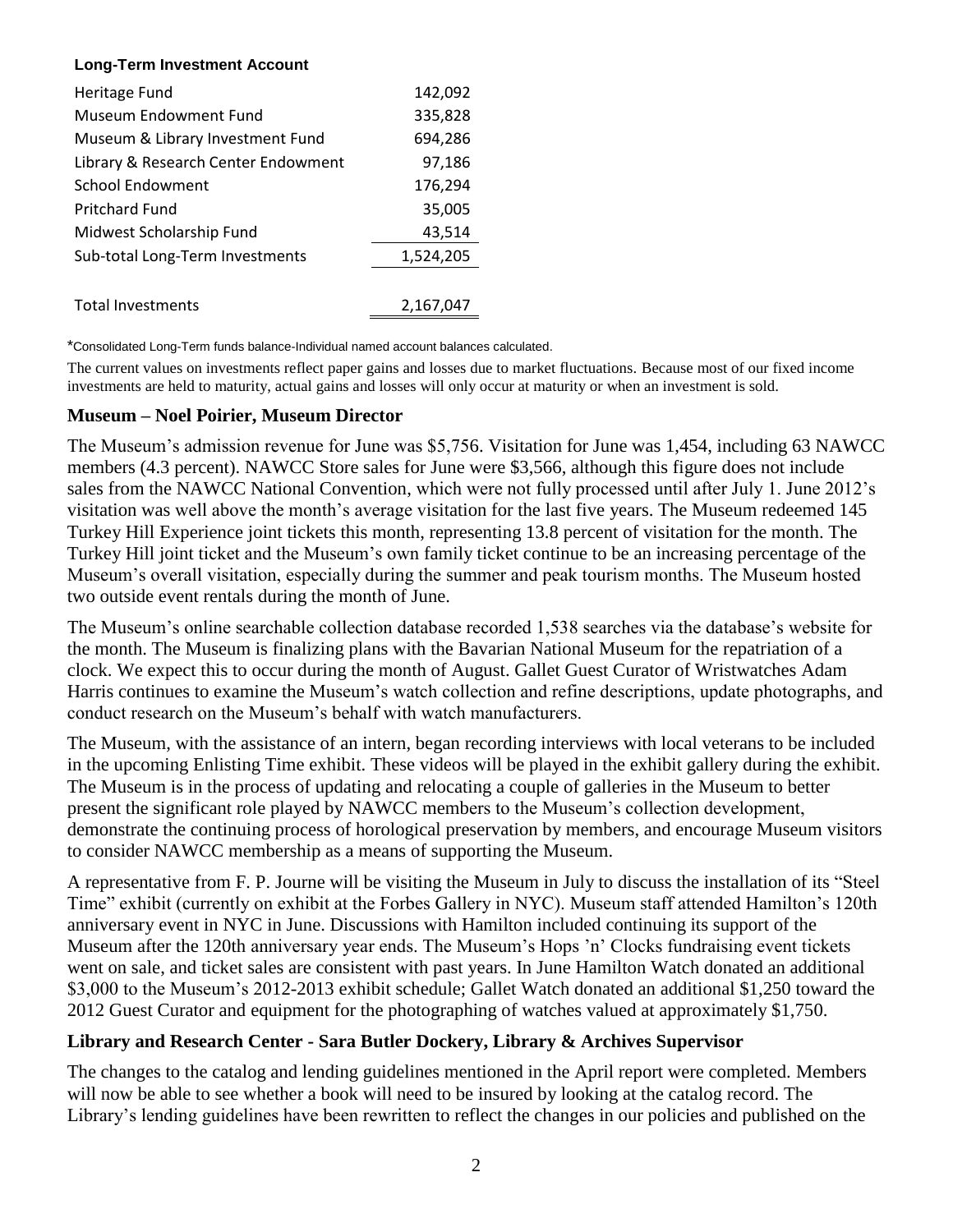Library's homepage. The guidelines also now include the Library's policy for overdue books, which was not previously included.

Greg Gorton has finished the catalog scans that he was working on, so the book scanner has found a new home in the Library. We have begun the process of training the Library's volunteers and AARP workers to use the new workstation. We plan to begin by scanning Hamilton's *Timely Topics* so that they can be uploaded on the website in time for the reunion in September.

| <b>Lending Library Activity</b>      |                             |  |
|--------------------------------------|-----------------------------|--|
| Total materials checked out -        | 167                         |  |
| Loans through mail -                 | 50                          |  |
| Loans in house -                     | 117                         |  |
| Programs borrowed for Chapter use -  | 6                           |  |
| <b>Total Number of Visitors -</b>    | 164                         |  |
| Students -                           | 5                           |  |
| Non-members -                        | 88                          |  |
| Members -                            | 71                          |  |
| Fulfilled Research Questions –       | 137                         |  |
| Paid Non-members -                   | 2                           |  |
| <b>Library Processing Statistics</b> |                             |  |
| Acquisitions:                        | $\mathcal{D}_{\mathcal{L}}$ |  |
| Donations:                           | 29                          |  |
| Cataloged Items:                     | 59                          |  |

### **Education/Volunteers – Katie Knaub, Education Director**

**Museum Education Programs and Exhibits -** We attended the opening of the Hamilton anniversary exhibit in New York City and met with representatives from the company who will be assisting us in the celebration to be held at the Museum in September. We conducted an outreach program at the Penn State Extension summer meeting for educators on the history of the calendar and activities educators can do with students.

**NAWCC Workshops -** We worked with our watch workshop instructor to develop new workshop courses for the fall of 2012 and spring of 2013 and prepared this information for viewing on our website, our online registration tool, and in our publications. We held three workshops this month: a stenciling course, wheel and pinion cutting workshop, and an introductory pocket watch workshop. We are still seeking an instructor for clock workshops.

**NAWCC School of Horology Financial Aid -** We continue to maintain financial aid tasks associated with the School of Horology until notification is given to the Department of Education. We also spent several days organizing and cleaning out the registrar's office and other former School personnel offices and reorganizing those materials.

**Volunteer Program -** We have four new volunteers: one in the NAWCC Store, two in the Library/Archives, and one in Publications. We continue our training with our new Museum guides. We held our annual volunteer recognition picnic at the Conestoga House and Gardens. We recognized those volunteers in attendance and presented the annual Volunteer of the Year award to Janet Fox, who had volunteered in Member Services this past year while her son was attending the School of Horology. Total Volunteer Hours for June: 451.

**Public Programs -** We assisted in preparing material for the annual Hops 'n' Clocks event in July. We began our summer Make-N-Take program for the public and have a youth volunteer who will be assisting us with this program. Public Program/Events in June: 9.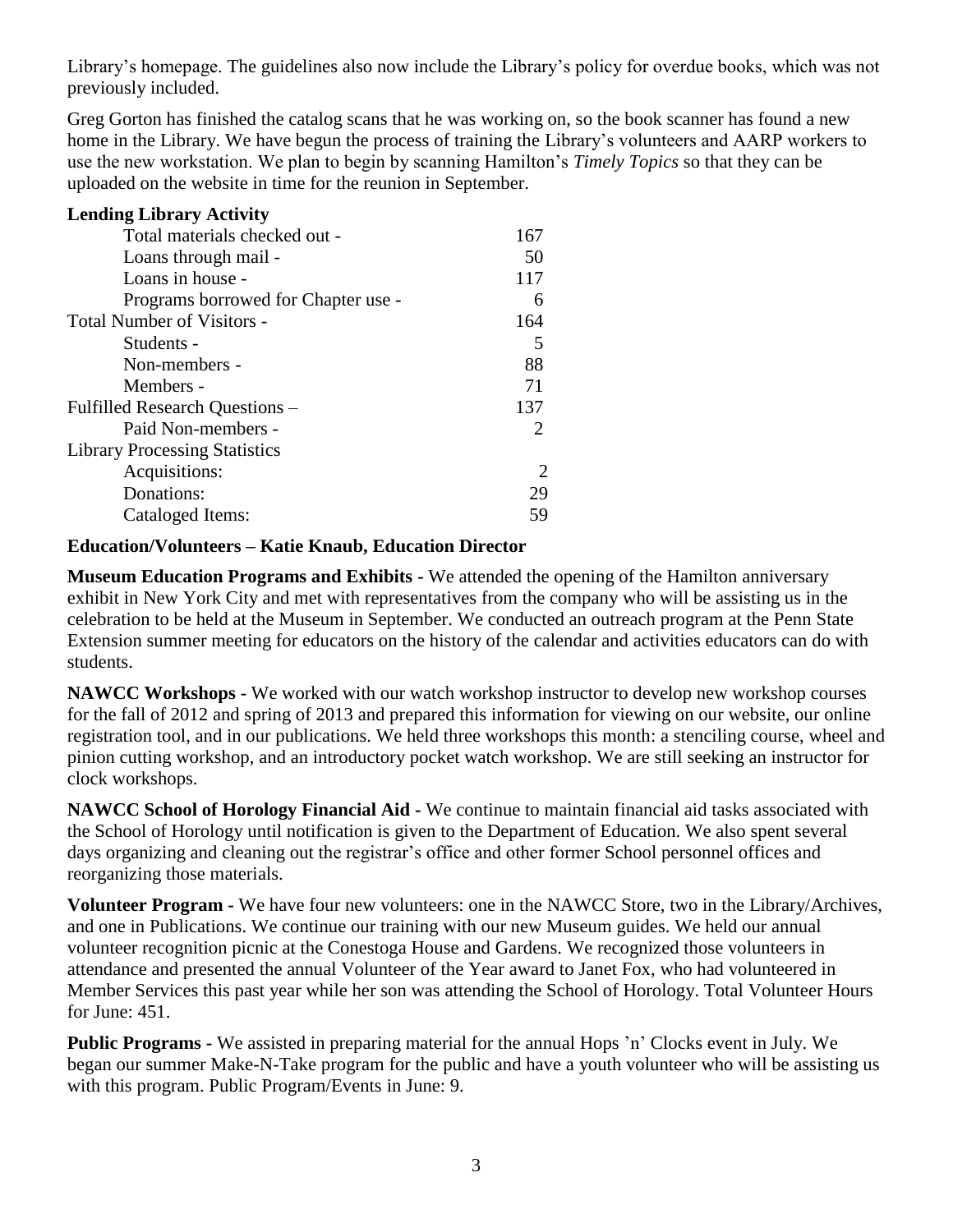## **Publications - Diana DeLucca, Editor**

*Watch & Clock Bulletin* - The September issue was the focus this month. This issue will continue with Part 4 of Philip Samponaro's study on watch and clockmakers of Bristol, CT. A very short final Part 5, the epilogue, will wrap up this series in the November issue. Cover images for September come from another lengthy article on Borgel waterproof watchcases by David Boettcher. Walter Damerell's article on a water clock he designed and built will start the issue, and we will feature a video interview about this clock on nawcc.org in September. The featured article, accessible to the public and featured on watchdig.org, will be Bruce Shawkey's report on A. Lange & Söhne. The annual State of the Association will be published in the September issue.

*Mart & Highlights* - Constant Contact continues to be used to contact ePub subscribers, advertisers, and potential advertisers through a bimonthly email that showcases pieces from the Museum. These potential advertisers include auction houses and dealers.

Revenue for the July/August *Mart & Highlights* was \$24,195, slightly more than the May/June issue; see below.

*Mart & Highlights* Fiscal Report

| <b>Issue Number</b> | <b>Issue Date</b> | Revenue per Issue |
|---------------------|-------------------|-------------------|
| 365                 | May-12            | \$23,566.50       |
| 366                 | $Jul-12$          | \$24,195.90       |

Elise Leytham and Hugh Dougherty made plans to attend the Sensoli World Wide Traders show in Baltimore on July 26.

**Special Publications -** Layout continues on Phil Balcomb's *The Clock Book*.

**Websites -** Several days of staff time were devoted to updating both Publications on nawcc.org with the latest editions viewable from a table of contents as PDF files or as Flash flipbooks.

WatchDig postings increased because of Publications' summer volunteer Julia Scheib's postings, and content continues to be received from Gallet Guest Curator Adam Harris.

Nawcc.org banners were redesigned for all areas of the site to have uniform color throughout the site when the Joomla upgrade is done.

**Other Activities and Support Materials -** Hugh Dougherty accompanied Museum staff to the F. P. Journe exhibit/discussion panel in Manhattan. Video from the discussion is currently being processed for Watchdig and as a new program for lending.

Copyediting and proofing continue on all marketing material, primarily *eHappenings* and press releases. Hops 'n' Clocks promotional material was created. A sign was developed for use on member's vehicles to promote the NAWCC. Promotional material for the Museum exhibit Enlisting Time was created.

## **Information Services – Kevin Osborne, IS Director**

Websites – We have completed the transition of our websites to one server for the programs while handling all the databases and the MySQL engine on another server. Work has started on the upgrade to Joomla website software and our main nawcc.org website.

Hardware/Software - We continue moving the network users and major folders over to the new office file and print server here in Columbia. Some programs still need to be reinstalled on the new server, which are currently running on the old server. Once this is finished, we will decommission the old server.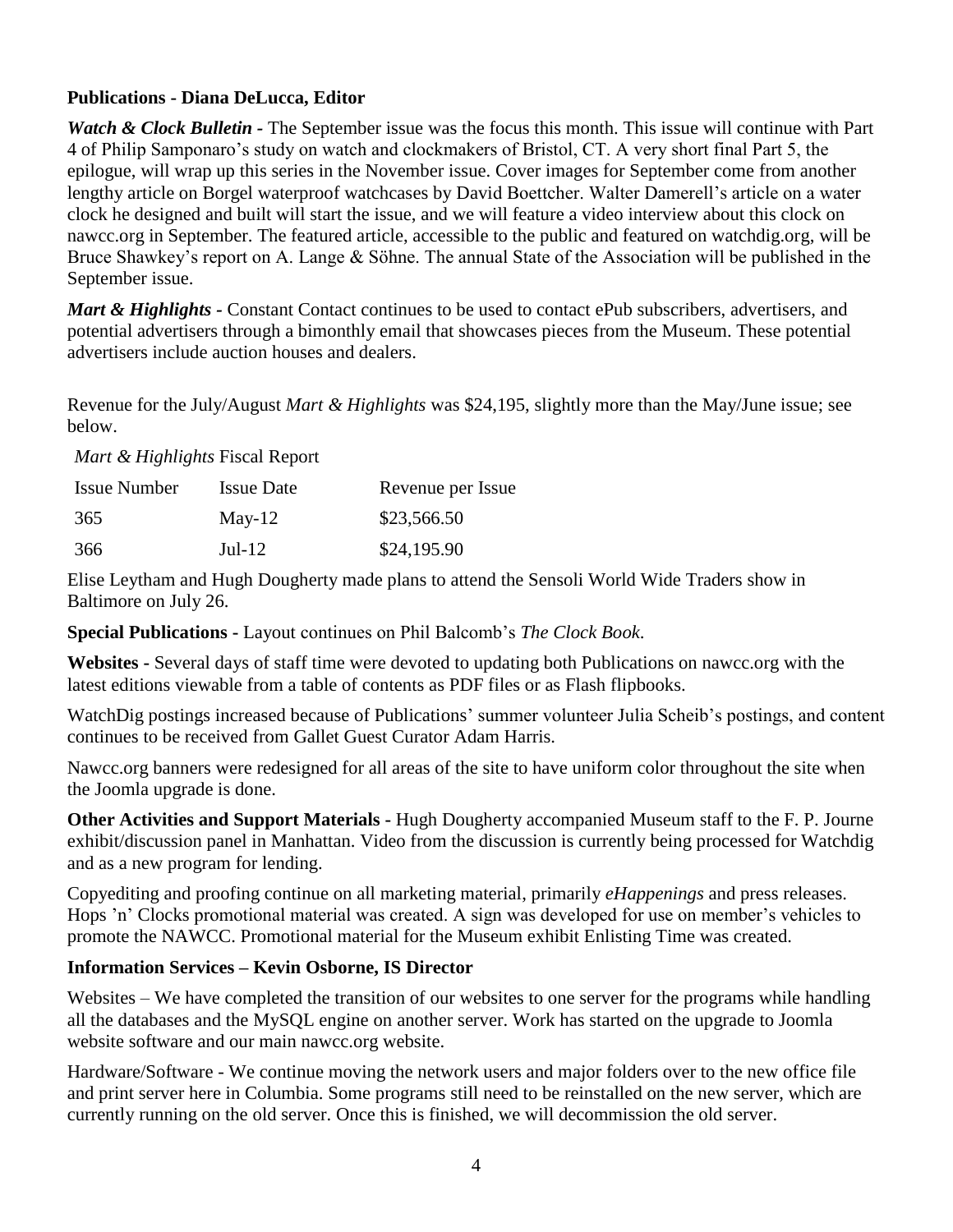Microsoft Sequel Server for the iMIS upgrade has been installed on the upgrade SQL server. We have also installed Server 2008 on the .net server for the iMIS upgrade. The new consultant for our iMIS association management software has started the upgrade to the software, which will take over a month to install, test, and implement.

# **Communications – Markus Harris, Communications Director**

Communications updated and maintained NAWCC websites and online resources. Printed, mailed, and invoiced *British Horology Newsletter*. Communications Director Markus Harris sent several email newsletters and targeted Constant Contact mailings on multiple topics, including event notices and support for chapter meetings, BOD announcements, and local and regional events. Communications also mailed promotional materials to chapters in support of chapter events and wrote and sent the press release for our July Calendar of Events. The Web team continued to work on website upgrade, preparing Joomla sandbox for upgrade testing. Communications Director worked with Higher Logic to assimilate Community upgrades, sent the June edition of *eHappenings*, and provided customer service advice to members via Web and telephone.

Communications also printed out and mailed posters, flyers, and table tents for Hops 'n' Clocks vendors, made final arrangements for Board dinner at Annual Convention, sent posters for Hops 'n' Clocks to all Lancaster and York libraries, posted promotional info on Hops 'n' Clocks to area websites. Worked with events team to plan schedule for presentation of service awards, volunteer recognitions, and door prizes at annual picnic, handled all final arrangements for picnic, including confirmation and final count with caterer, confirmation with venue, purchase of items needed, email reminders for sign-up, organizing and packing up door prizes, loading and unloading all supplies needed on the day of the event into the venue and final cleanup. Researched color guards and bands for Enlisting Time exhibit opening, booked both a color guard and band for the event. Communications printed posters, menu, sign-up sheets, and designed email blast announcing the annual picnic event, plus additional Museum promotions.

# **Facilities – Chuck Auman, Controller**

We received the insurance check for the roof wind damage, less our \$1,000 deductible, and we signed the contract for the roofer to add to his schedule. We added new roof walking pads and the 15-year warranty to the repair for \$1,000.

The white roof coating project passed inspection in June. The Crystal Fund donation received last December financed this project, with the final payment of \$42,000. This coating provides a 10-year warranty for this section of the roof. The Crystal Fund funded three projects, which included coating the Tower Clock's internal roof membranes and part of the School roof. We still have three sections of the Museum roof that will need attention in coming years.

The part-time maintenance person is cutting the grass and trimming the many bushes around the properties. We have reduced the outside contractor expenses and have improved the appearance of our grounds.

# **School of Horology – Steve Humphrey, Executive Director**

Staff for the diploma programs at the School of Horology and Watch & Clock Repair Center were laid off in early June. Equipment and supplies were inventoried, and the building was made ready for use for short-term workshops.

# **Development – Steve Humphrey, Executive Director**

Donations total \$167,508 YTD versus \$36,159 for the previous year. In-kind donations total \$4,191 versus \$264 last year. In-kind donations do not include items donated for which the value is not determined. A \$90,801 distribution was received from the estate of Ursula Metsker. A \$3,000 gift was received from Hamilton Watch for our 2012-2013 special exhibits.

June chapter contributions: